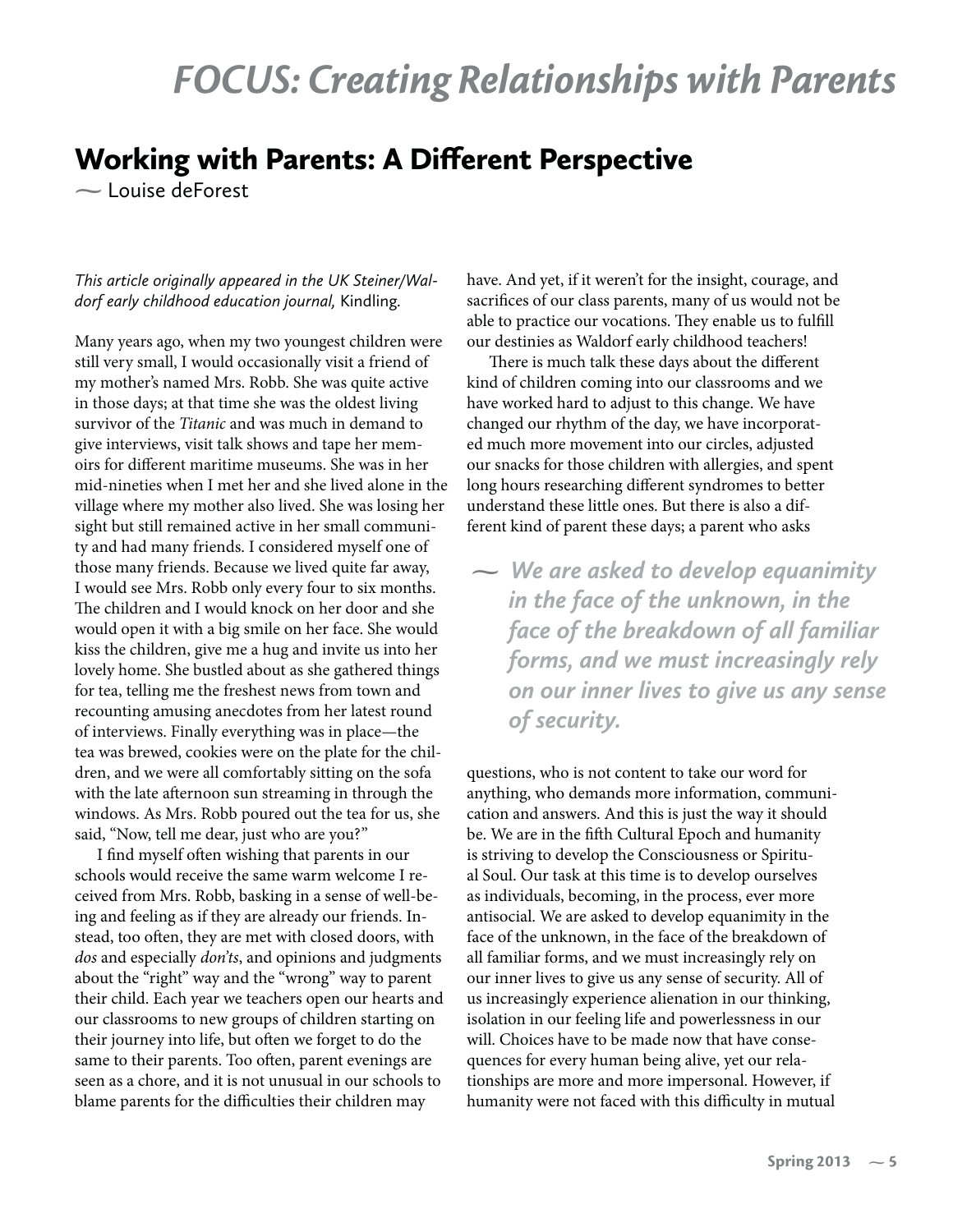understanding, the consciousness soul would not be able to develop. It is a trial we are going through, but an essential one.

And, as is true in each cultural epoch, we are also sowing the seeds for the next epoch, one that Rudolf Steiner tells us is significantly different from the world we know today. In the sixth Cultural Epoch, Steiner tells us that there will be three areas of major differences from our present times. The first is that belief in the spiritual world will be a given for the humanity of the future; the second is total freedom of thought. One will not be bound by organized religions, family perspectives, or traditions or social mores. And the third major difference is such complete empathy with the other that our own personal well-being will be completely dependent on the well-being of others. If one person is hungry or suffers, their hunger pangs will be ours; their suffering we will feel.

There are some meditative exercises that I find helpful when working with parents. These are called the Six Basic Exercises or Subsidiary Exercises. Rudolf Steiner gave these as preparation for leading an active meditative life, but I have found, after thirty years of working with them, that one never graduates from them. These exercises keep us oriented and, over time, allow the "I" to work less on keeping the body, soul, and spirit together and more on refining the spiritual essence of who we are. They involve exercises in concentration (our thinking), will, equanimity, positivity and open-mindedness. And the sixth exercise is harmonizing them all. You do the exercises one at a time, adding more as you become adept at the ones before until you are doing all of them all of the time. Rudolf Steiner suggests beginning with one, doing it for a month, starting over each time you forget or are unable to complete the exercise, before beginning the second exercise. It took me years before I was doing more than one at time!

I want to look at these exercises from the perspective of working with parents. How am I thinking about the parents I work with? Is there warmth in my thoughts? Am I interested in who they are? Do I have critical thoughts as soon as I see them? How do I speak about them with my colleagues, or my partner at home? Is there kindness in my thoughts about them? When I have an antipathetic reaction to a particular parent, do I realize that this says more about me than it does about them?

Will: do I have the will forces to find parents the help they need if I cannot provide it? Can I have yet another conversation with a particular parent when I am already tired, without feeling resentful? Do I have the will to do the research to better understand a child or parent in my care? Can I write a thoughtful, honest and fair report for their child at the end of the year? Do I have the interest to call a family, even when their child has not done something wrong? Do I have the will forces and imagination to look beyond the outer behavior of a child or parent to see the being of that person? Can I do for my parents what I would want a teacher to do for me and my family?

Equanimity: Can I respond, rather than react? Responding to a difficult situation means that on a human level we are both left free; reacting is on a much more animalistic level and leaves all parties unfree. Can I develop within myself a center of calm, no matter what? Can I not take things personally but rather ask myself what is the other thinking? Am I professional enough to move away from my sympathies and antipathies? Our own feelings say nothing about the other; they only express our own limitations. Feelings are really outside of who we really are. Can I not allow myself to be rushed into things, no matter what the deadline? Rudolf Steiner tells us that the only way we can move into the future and meet evil and survive, is through the development of inner tranquility.

Positivity: Have I found something that I can admire and respect in each parent? Can I give the parents (and find within myself) a positive picture of their child, no matter how difficult he or she is in the classroom? Can I embrace even the most difficult and unpleasant situation knowing that within it lies the potential for my growth? A dear friend of mine and a master class teacher once said to me, "When you see trouble coming down the road towards you, drop down to your knees and give thanks, for you are about to learn something important."

Open-mindedness: Are we open to new ideas? Are we open to other ways of doing things? Waldorf teachers are famous for believing that we are the ones who have found the truth and are doing the best work with children, and we are very often disinterested in the work going on outside of the Waldorf movement. Can we develop interest in different ways of working? Can we truly say that we are free of prejudice? New manifestations of truth must find us ready at any time to receive them. Can we look beyond all the tattoos and piercings of a new parent or colleague and find the human being within? Can we accept a parent's perspective and thoughts with the same enthusiasm as we carry our own? For those of us who have been in Waldorf schools for a long time, can we accept what the